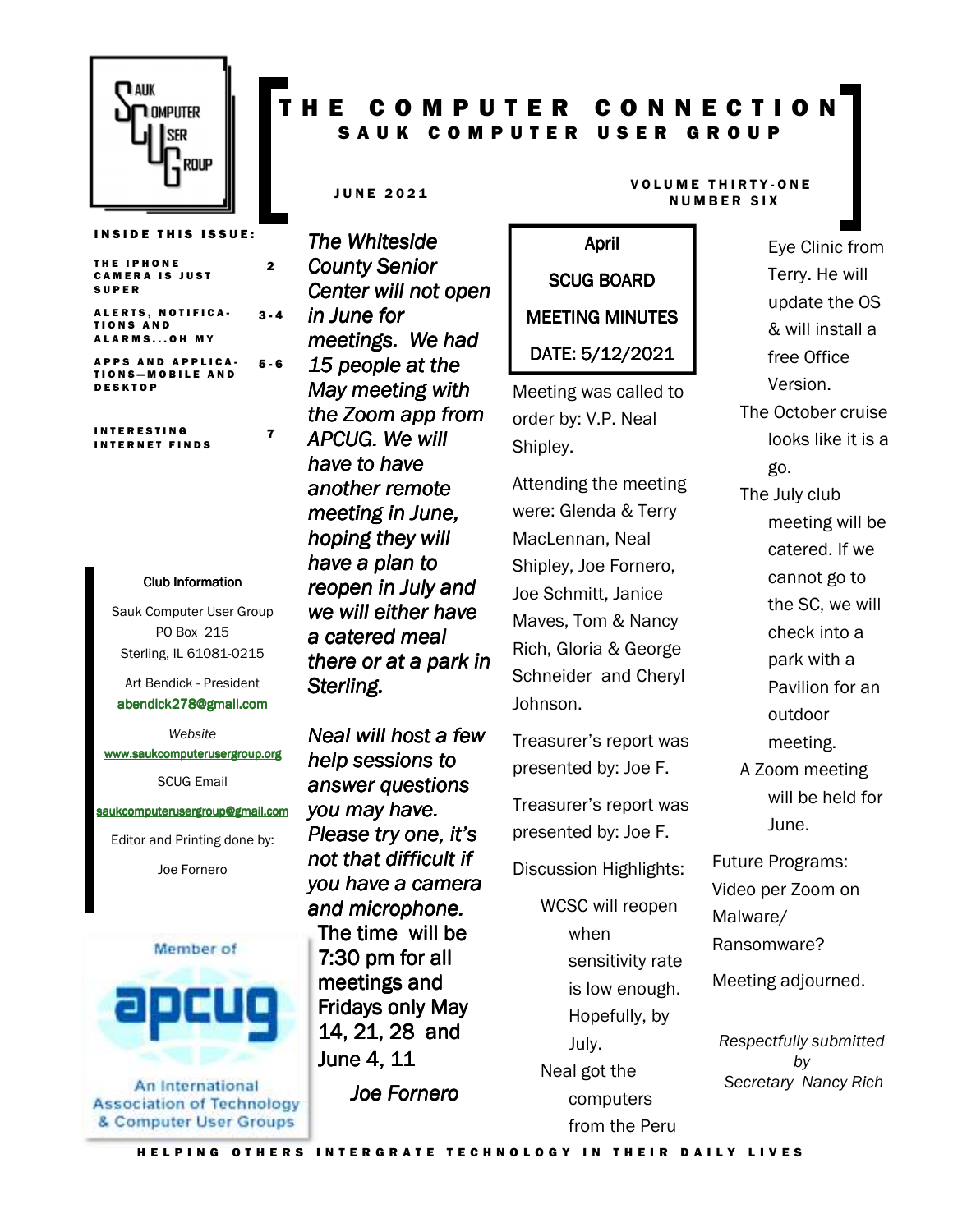# The iPhone Camera is Just Super By Jim Cerny

Do you remember taking a camera with you to take photos? Do you remember something called "film"? Today our smartphones take wonderful photos and have many options available for us to make our pictures even better. In this article, we are going to review some of the fun options on the Apple iPhone, and they are available on other smartphones as well. They all begin by opening the "camera" app on your iPhone (or smartphone). Once you select an option, the phone may suggest other options or actions for you, such as moving closer or farther from the subject.

Photo – this is the default option, the "mode" you get by default when you open the camera app. Also by default, your camera will use a flash if it is needed (you can turn the flash option "off" if you wish, the icon is a small lightning bolt).

What are "live" photos? -- with Live Photos, your iPhone records what happens 1.5 seconds before and after you take a picture. What you get is more than a great photo; it's a moment captured with movement and sound. You take a Live Photo just like you do a traditional photo. You can tap an area on your screen to change the focus or exposure to a certain area or to see other options.

Reverse camera – In the bottom-right area of your screen is a circular icon of two white arrows pointing clockwise.

Touch this icon to use the camera on the opposite side of your device, this is how all those young people take "selfies".

Yes, your iPhone has two cameras!

Time-Lapse – This will take a periodic or a sequence of photos. Touch the shutter button once to start and again to stop the sequence. This sounds like fun, but I have yet to try it.

Video – When you select this option the shutter button changes from white to RED. Tap it to start your video and again to stop. Yes, you can edit videos, but I will leave that for you to "Ask Google".

Slo-Mo – Use this option as you would "video" above, but you will have a slow-motion effect. If this is something that interests you, be sure to "Ask Google" about using this effect in different ways.

Photo – the default option – see above.

Portrait – This option will keep your subject in sharp focus and blur the background a little. This gives you stunning professional-looking portrait photos.

Pano – This pantographic option will capture a very wide photo, almost a full circle, around you. Hit the button and move the camera slowly in the direction of the arrow (left to right – you can "pan" right to left if you

### The Next Drawing

The regular drawing for next meeting whenever that happens, will be \$50 gift certificate from Candlelight, 2 - \$25 gift cards from local family restaurants and a 1Tb flash drive, a USB flashlight plus some misc. items.

touch the arrow to change the direction). This is a very cool and wonderful option. Try it on a wide sunset or a street view to get a super-wide photo.

Square – This will take a square photo (not rectangular) which is best for use in social media.

If you have a different smartphone than an iPhone, look for these options, they are probably available on your device too. And don't forget the MANY free apps available for you to edit your photos after you take them. No, you will not run out of film but is it always a good idea to delete unwanted photos often to save space on your phone.

Copy the ones you want to keep to your favorite photo storage area, like Google Photos for example, which can be set to automatically save them for you.

Finally, to get the most out of your phone camera, take time to find out more about the options you like to use the most, you will be surprised what it can do. I think the next release will have a photo "X-ray" option to take photos through walls!

*By Jim Cerny, Director, Sarasota Technology Users Group January 2021 issue, STUG Monitor*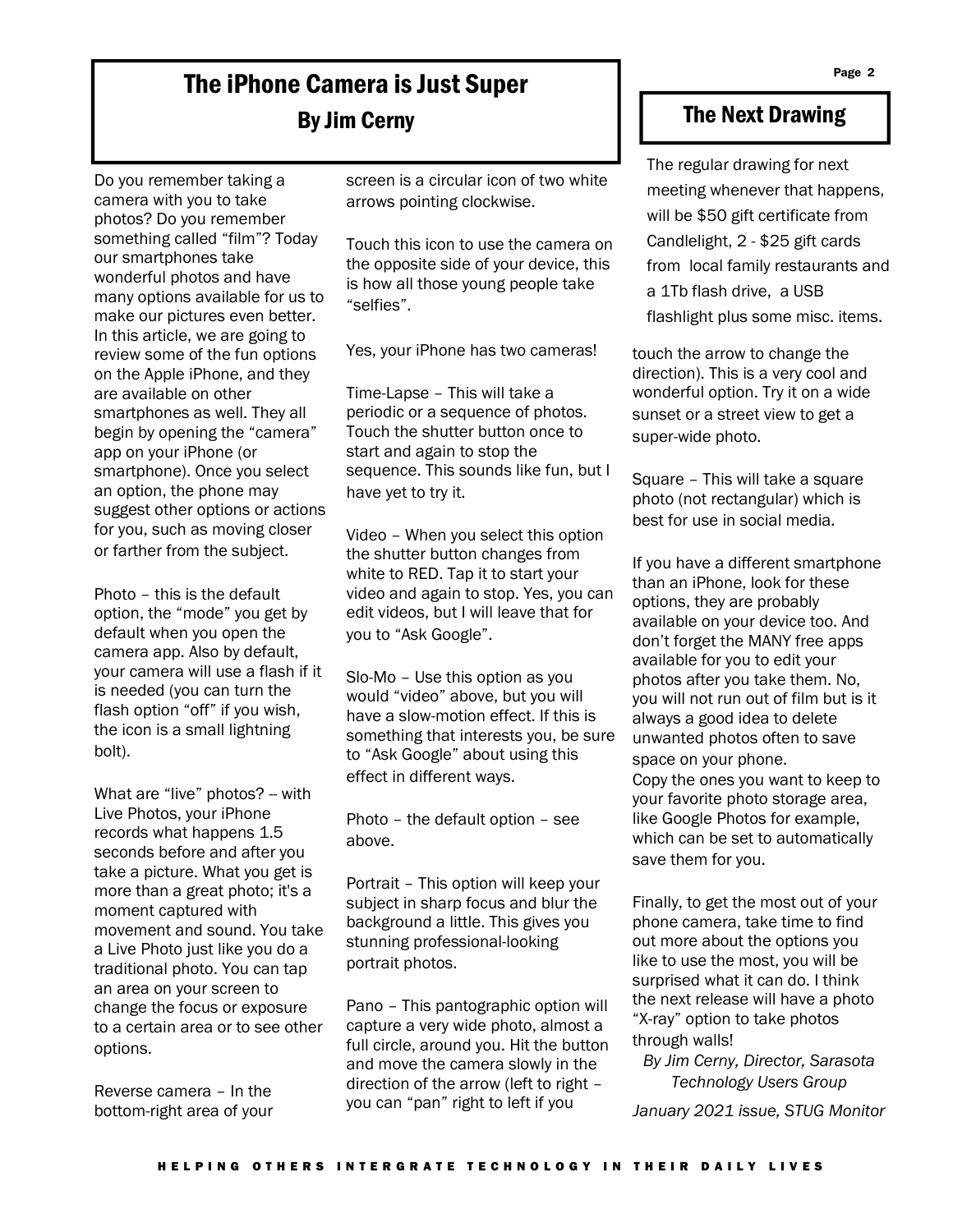# Alerts, Notifications, and Alarms - Oh, My! By Dorothy Fitch

I have started using alerts, notifications. and alarms to get my attention. Some of these come to my phone and some by email. Most of the time, I can choose what works best for me for each purpose. Of course, there are notifications that you get even if you didn't specifically ask for them, such as doctor appointment reminders, books that are ready to pick up at the library, and many others.

Here are some of my finds and handy tools.

### Alerts:

My bank's website allows me to set up alerts for activity related to the bank and credit card accounts. For example, whenever my credit card is charged, either in a store or online, I immediately get an email. If that card is ever stolen or hacked, I will know right away. I can also set up alerts for payments due, deposits, balances, etc.

We have a smart indoor thermometer that alerts us to temperature changes outside a specific range that we set up. That way we can tell from wherever we are reading email if the house gets too hot or cold.

### Notifications:

You can sign up at the AZDOT website to be notified of construction activity, accidents, or delays on I-19. After you submit your email address, you can choose which areas of the state, including I-19, you wish to include. These notifications were particularly handy when the Irvington construction area was still active. They also have a phone app that can notify you of highway events.

The US Postal Service offers a free Informed Delivery service to let you know what mail is coming to your mailbox. As mail is scanned in the postal processing center, an image is sent to your email address. (Lately, my email keeps showing me a picture of a postcard from the USPS that says that mail may be delayed. Ironically, that postcard still has not yet arrived!)

UPS's My Choice system tracks your packages and notifies you of their delivery. It's fun to check the map that shows the exact location of the delivery truck when it is in your neighborhood! FedEx has a similar Delivery Manager system and offers to deliver the package to a secure location where you can pick it up if you don't want it left outside your door.

On Election Day, I learned of the phone app from The Guardian that sends alerts to the "lock screen" of my phone when breaking news occurs. The Guardian is a British newspaper with a great reputation and worldwide coverage. So during the evening on 11/3, as election results started coming in, I would hear the distinctive tone I set up for my phone. That sound

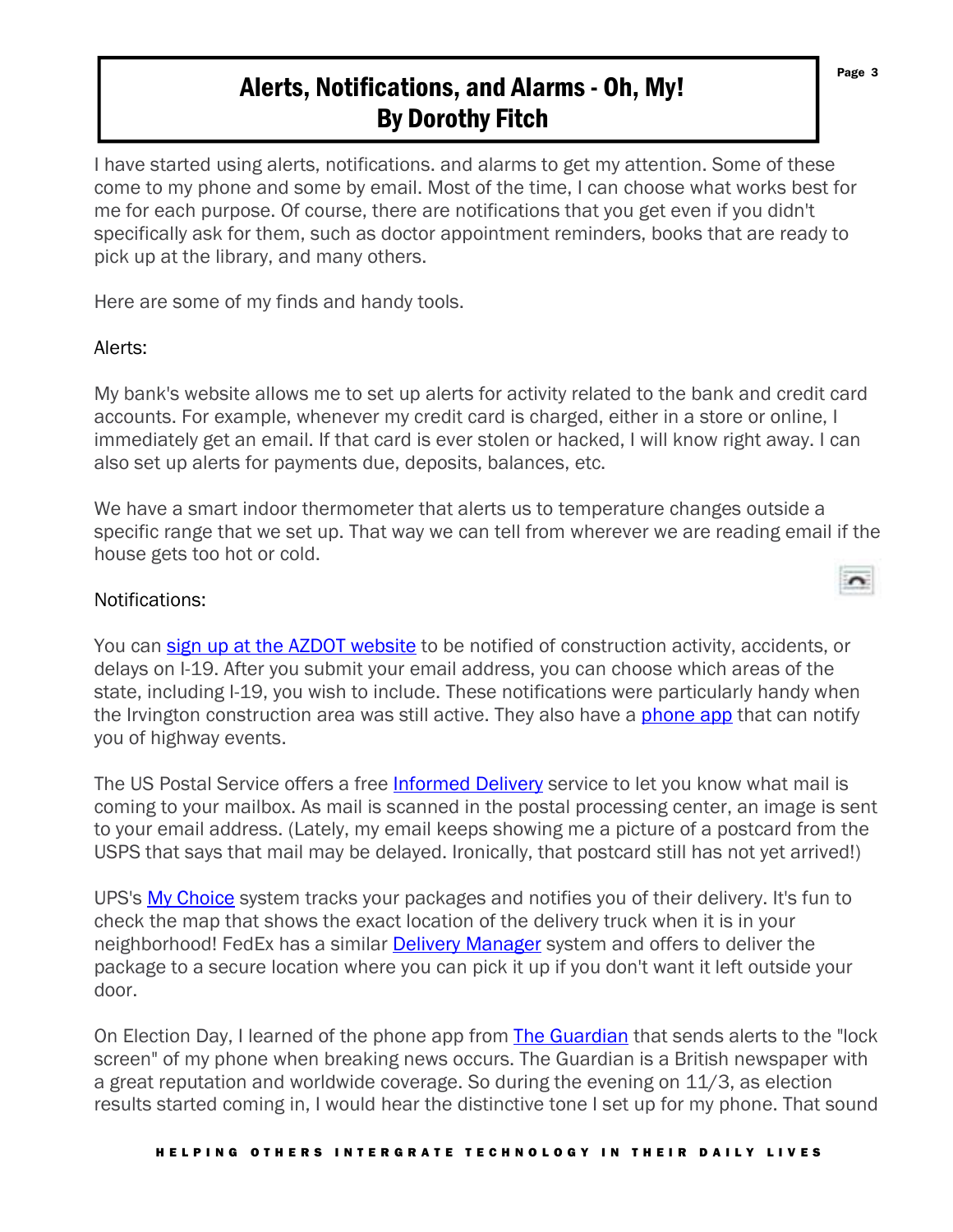## Alerts, Notifications, and Alarms - Oh, My! (cont.) Fage 4

would prompt me to go look at the television to see the latest results. It was very handy. I am still enjoying the breaking news. I'm using the free version of the app, though a premium version is also available.

I have also subscribed to the free New York Times Morning Briefing and "breaking news" emails. (I usually get the Guardian notifications about 5 minutes before the NYT ones!) Their Morning Briefing has a summary of news headlines and a mini crossword puzzle. To read the entire article or enjoy the full crossword puzzles, you need to pay for a subscription. Lately, the headlines have been enough for me!

The weather station on our roof sends us an email every day with the day's high and low temperatures, wind speeds, and other data (the rain measure has never worked well, so its rainfall reports are rather suspect). It even has its own website, which I can access from my phone. If we ever get to travel again, we'll be able to see what the weather is like at home!

#### Alarms:

Alarms aren't just for waking you up. They can be great reminders to take your medicine, walk the dog, or whatever suits you. I use the Alarm feature of the Clock app on my Android phone and expect that an iPhone offers the same functionality.

Another phone alarm goes off at 6:59 pm Mon–Fri. We're usually preparing dinner at that time, and we like to listen to "Exploring Music" with Bill McLaughlin on the radio (KUAT, 90.5 FM). This reminds me to set the tuner to the radio so we can listen.

Once a month, my husband needs to submit data for his **Rainlog** project, where citizen scientists report the amount of rain received in their rain gauge. So, that alarm goes off on the first day of each month at noon as a reminder for him to do that. We have it on our shared Google calendar as a recurring task, but do we ever look there anymore? That calendar is rather empty these days.

It's nice that you can set up and customize multiple alarms to recur on specific days and times.

There are so many possibilities out there that you can subscribe to or set up. Give it a try! If you have a favorite attention-getter you would like to share, reply to this newsletter and let me know.

> *By Dorothy Fitch, Editor, GVR Computer Club, AZ January 2021 issue, Green Bytes https://www.ccgvaz.org/ dmfitch (at) cox.net*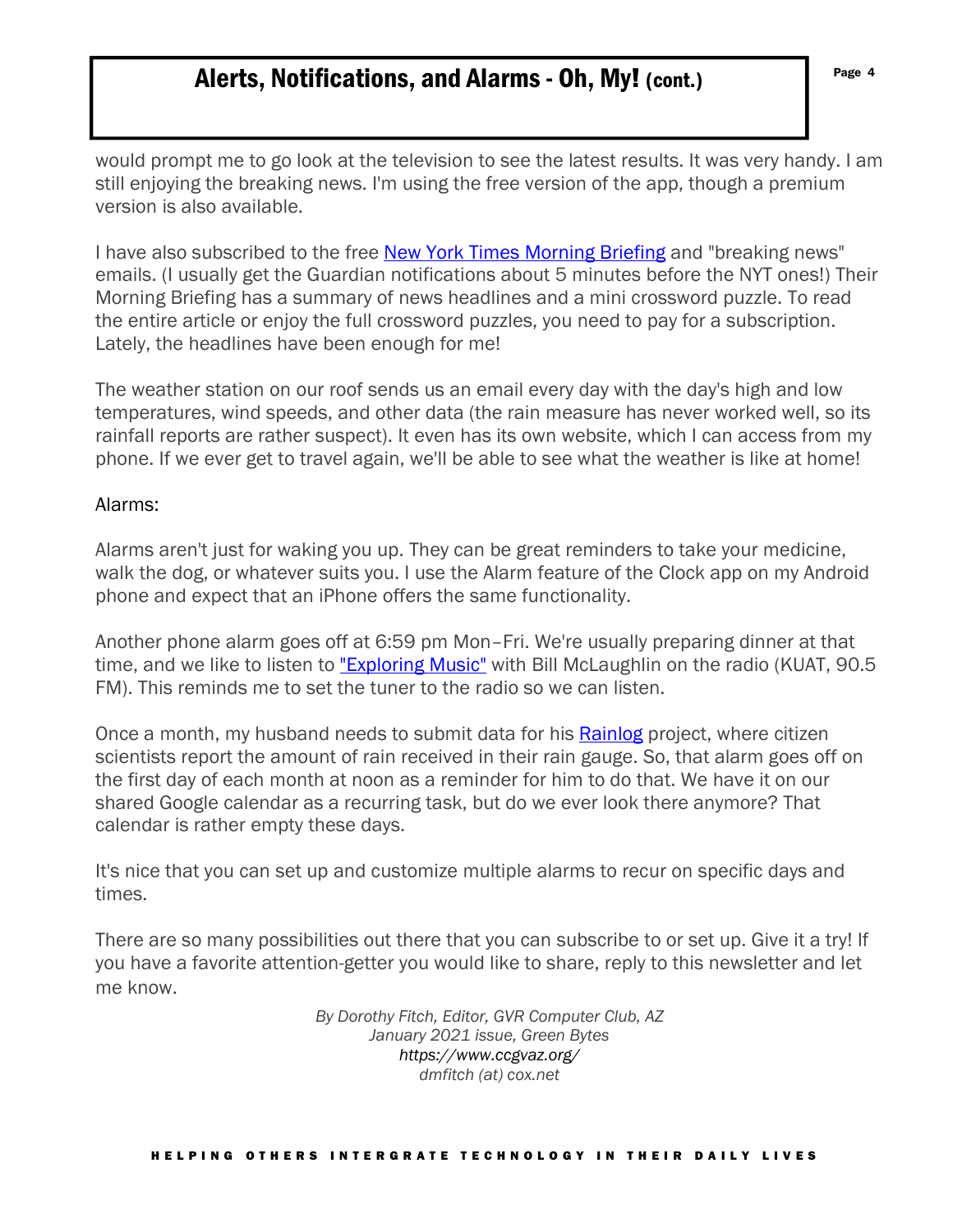# Apps and Applications – Mobile and Desktop  $\int_{\text{Page 5}}^{\text{Page 5}}$ By Phil Sorrentino

When we talk about computer software nowadays, we typically use the term Apps, referring to any software that is running on a computer, smartphone, or tablet. The term Applications was originally used for software other than the Operating System, but that seems to have changed over the last few years with the advent of Mobile devices - Smartphones and tablets. Also driving the change has been the migration towards the "Client – Server" architecture, where smaller Apps running in a client device (smartphone or tablet) can control a much more elaborate collection of Applications software running in a much larger server (in the cloud). Computing has been moving in this direction ever since the internet and the World Wide Web have become available to us. The term "App" has become very popular. In 2009, technology columnist David Pogue even proposed that the new mobile smartphones be nicknamed "App Phones".

And in 2010 App was listed as the "Word of the Year" by the American dialect Society.

So, here are some definitions, at least for this discussion. A computer program is a generally structured collection of instruction sequences that perform a specific task when executed by a computer. (How's that for a "Nerdy" definition?) Software is a general term and will refer to all types of computer programs for all types of computers. An Operating System is a collection of computer programs that manage computer hardware and software resources and provides common services for Application programs. An Application program is a computer program designed to perform a group of coordinated functions, tasks, or activities for the benefit of the user, for example, a Word Processor, a Spreadsheet, an Accounting program, a Web Browser, or even a computer game. These applications are designed to run on the computer hardware with the assistance of the Operating System (like Windows10, macOS, or Android), which is mainly involved with managing the computer hardware.

Before the Smartphone, circa 2007, we only had Desktop Applications, because we only had Desktop computers. Yes, I know laptops were available and they could be easily moved around, but basically, they were just portable desktop computers. So, Desktop Applications are software programs intended to be run on a desktop (or laptop) computer. Then came the Smartphone (and shortly later, circa 2010, the tablet), and these devices were very much different in that their screens were noticeably smaller and there was no mouse for selection/navigation, only a touch-sensitive screen. So, applications that could be used in this new smaller environment had to be created specifically to run on a small screen using your finger as a pointer/navigation device. These applications are software programs intended to be run on a mobile computer, a smartphone, or tablet, with limited input and output capabilities. So, a mobile app is a computer program designed to run on a mobile device, like a smartphone or tablet, with the assistance of the Mobile Operating System (like Android or iOS, or even Windows 10 for tablets).

Desktop applications are usually "fuller featured", whereas the Mobile app equivalent is usually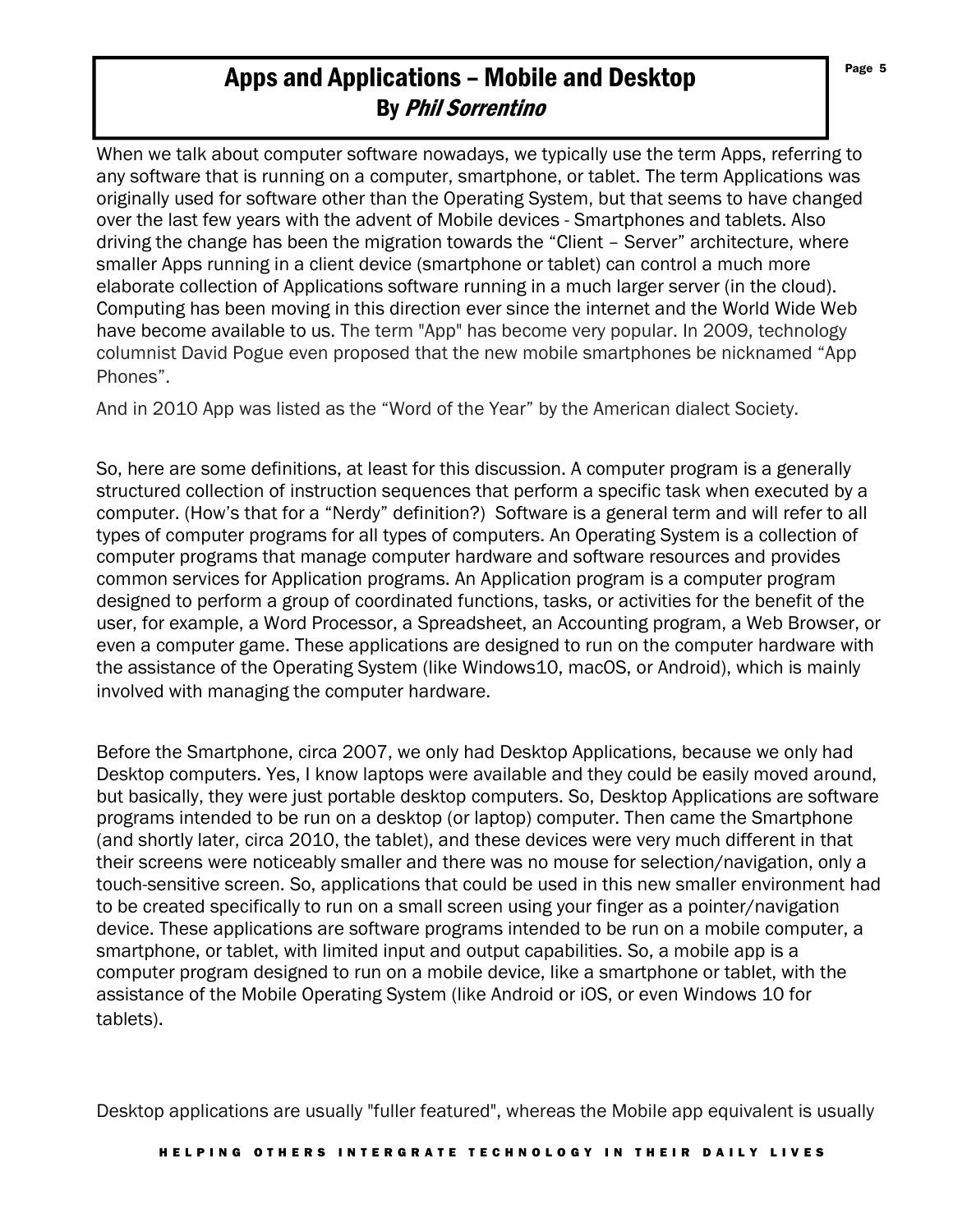## Apps and Applications – Mobile and Desktop (cont.)

smaller, "lesser featured", simpler, and may or may not be easier to use. This should not be unexpected when you consider that most desktop Apps are built to be used with the more capable input and output devices, (a mouse, a keyboard, and a much larger display), whereas mobile Apps are intended to be used with only a finger and a much smaller screen.

With the arrival of mobile devices, many popular Desktop Applications were the basis for new mobile Apps for the new mobile devices. Many Google desktop applications have been recreated for mobile devices. Your Google email can be accessed from the desktop application or the mobile App. Both devices will provide the same information from the Google email server. But, as we have noted, Mobile Apps are different from Desktop Applications in that they have to run on a much smaller device with limited input and output capabilities. And not only is there a display size and input/output capability difference, but the mobile devices are different way down at the hardware level, the central processing units, most of which are slower than their desktop counterparts. So, many applications exist as both desktop and mobile versions. Microsoft Word is available in a desktop version, the one that most of us learned word processing on, and Microsoft has released a mobile version that is available for both Android and iOS devices. This also holds for Excel and PowerPoint. Adobe Photoshop image editor is a desktop application and Adobe Photoshop Sketch is a mobile app that lets you draw and paint on a mobile device but is a condensed version of Photoshop.

Besides the Apps that have migrated from the Desktop world, there are hundreds of thousands of Apps that have been developed for mobile devices that take advantage of the fact that these devices are mobile. These Apps use the power of the server to provide capabilities to the user that could never have been accomplished with only the processing power of the device itself. Maps and navigation immediately come to mind. The memory and the processing power required for these capabilities, at least with the current technology, would never fit into a device the size of a smartphone. And some Apps take advantage of the fact that they know your location; remember smartphones have GPS and other techniques for location determination. For example, Glympse lets you send your current location to another device, so the user of that device will know where you are (for as long as you choose to give him that information). There are even some Apps that use your location to notify you if one of your friends (or contacts) is nearby. The capabilities that can be developed for the mobile devices have only scratched the surface. It almost looks like the software applications development emphasis has moved from desktop Applications to mobile Apps.

> *By Phil Sorrentino, Newsletter Contributor, Sarasota Technology Users Group January 2021 issue, STUG Monitor www.thestug.org philsorr (at) yahoo.com*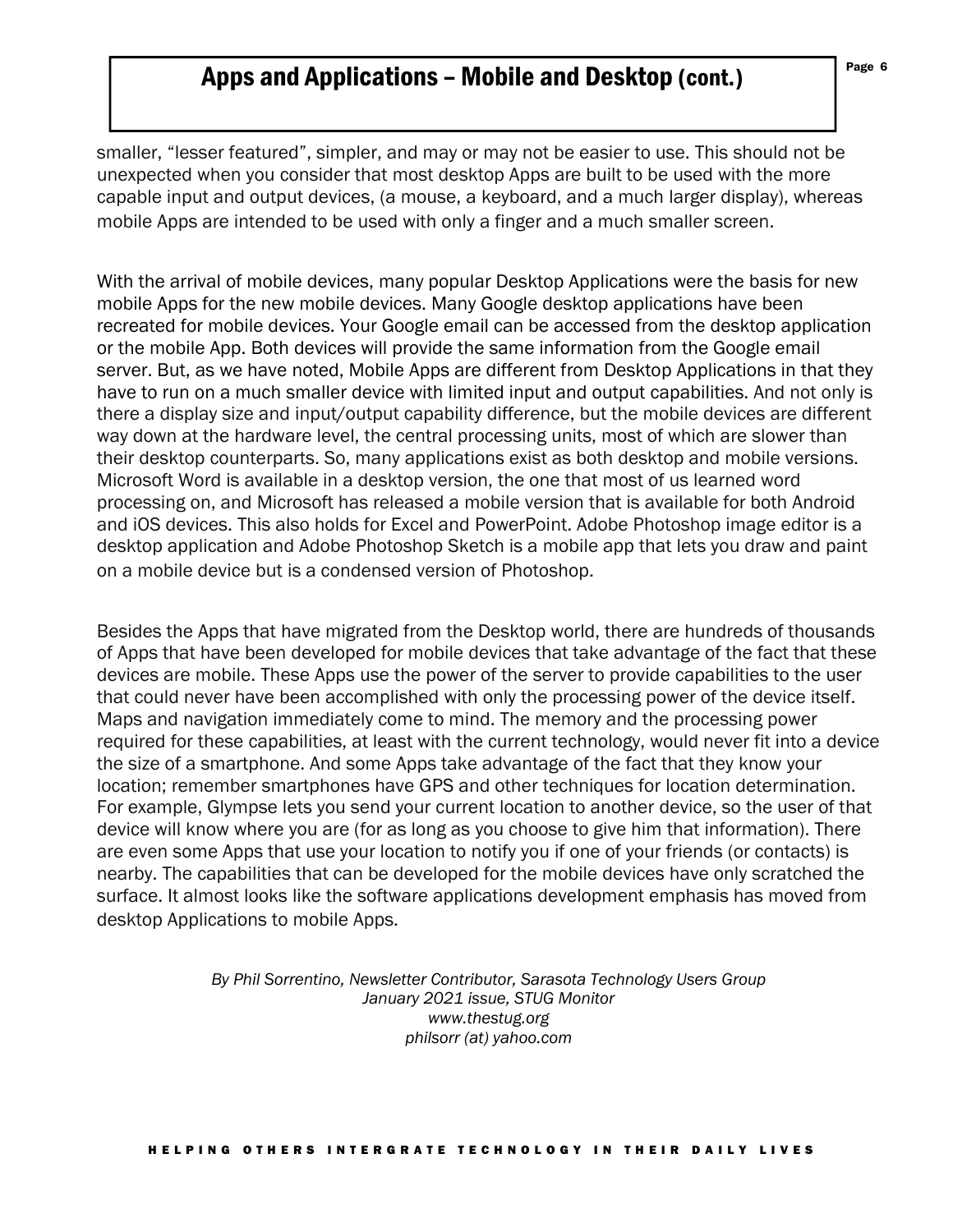### Interesting Internet Finds January 2021 By Steve Costello

In the course of going through the more than 300 RSS feeds, I often run across things that I think might be of interest to other user group members. The following are some items I found interesting during the month of December 2020.

*What Is Archive In Gmail And How To Archive And Unarchive Emails*

https://www.guidingtech.com/what-is-archive-in-gmail-how-to-archive-unarchive-emails/

Do you know what archiving in Gmail is? If so, do you know why and how to use it? The answers to these questions are in this post.

*How To Clear Cache On Android (And When You Should)* 

https://www.makeuseof.com/tag/clear-cache-android/

Do you use an Android? If the answer is yes, you need to read and follow what this post says.

*Opting Out Of Amazon Sidewalk*

https://firewallsdontstopdragons.com/opting-out-of-amazon-sidewalk/

Have an Amazon Echo or Ring device? If so, read this post and learn how to opt-out of Amazon Sidewalk. I have opted-out for increased security reasons.

*What Is A USB Security Key, And Should You Use One?*

https://www.reviewgeek.com/63448/what-is-a-usb-security-key-and-should-you-use-one/

I read this post and think it is overkill for my needs. But, if you use your laptop for business, have a lot of confidential information on your laptop when you travel, this post explains how you can benefit from a USB security key and what the disadvantages are.

*Fire TVs Becoming Cable Box Substitutes*

https://www.thestreamingadvisor.com/fire-tvs-becoming-cable-box-substitutes/

This article has some good information, especially for those who use both cable boxes and streaming services.

*How To Log Out Of Facebook On Any Devices You're Logged Into* 

https://www.digitalcitizen.life/where-you-are-logged-on-facebook-log-out/

Have you signed in to Facebook on different devices? If so, you need to periodically follow the directions in this post to be sure you are logged out of any devices you don't need to be logged in on.

*It's Unsubscribe Season! Clean That Inbox*

https://www.askwoody.com/2020/its-unsubscribe-season-clean-that-inbox/

I followed the advice in this post and now have a much cleaner inbox.

*By Steve Costello scostello (AT) sefcug.com*